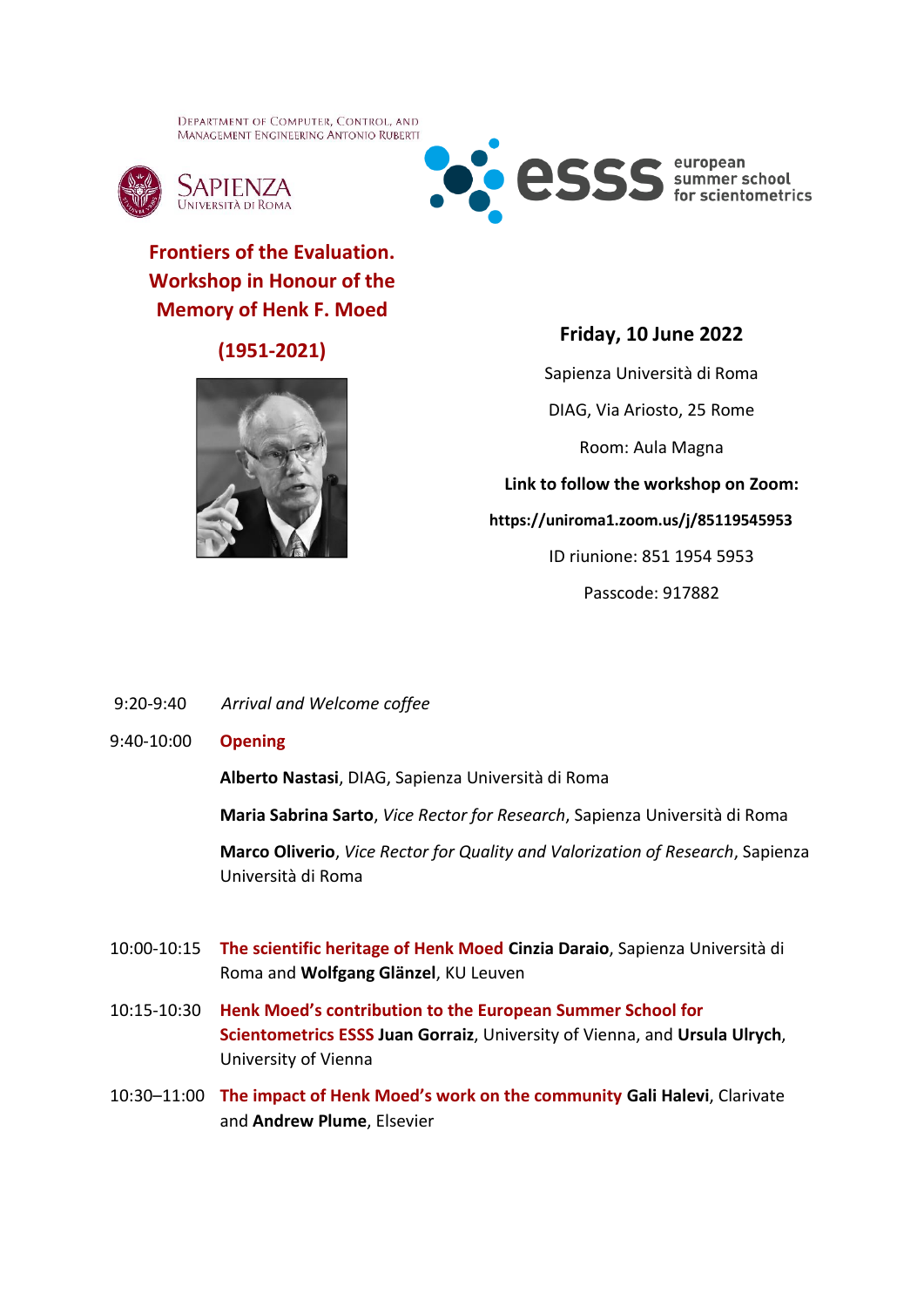#### *11:00-11:30 Coffee break*

### 11:30–13:00 **Workshop Session I – Policy-relevant implications of bibliometric methodology for the evaluation of research**

Moderator: **Stefan Hornbostel**, Humboldt University

Contributions by:

**Marc Luwel**, CWTS Leiden, **Ed Noyons**, CWTS Leiden, **Loet Leydesdorff**, University of Amsterdam, **Sybille Hinze**, Berlin University Alliance, **Stephan Gauch**, Humboldt University, **Wolfgang Glänzel**, KU Leuven

*13:00–14:00 Lunch break*

14:00 **Opening of the afternoon sessions, Tiziana Catarci,** DIAG Director, Sapienza Università di Roma

#### 14:05–15:30 **Workshop Session II – Challenges for bibliometrics in the era of Open Science and non-academic impact assessment**

Moderator: **Juan Gorraiz**, University of Vienna

Contributions by:

**Nicola De Bellis**, University of Modena and Reggio Emilia, **Carmen Lopez-Illescas**, Universidad Complutense de Madrid- SCImago Group, **Nicolas Robinson-García**, EC3 Research Group University of Granada, **Daniel Torres-Salinas**, EC3 Research Group University of Granada, **Stephan Stahlschmidt,** DZHW

*15:30-16:00 Coffee break*